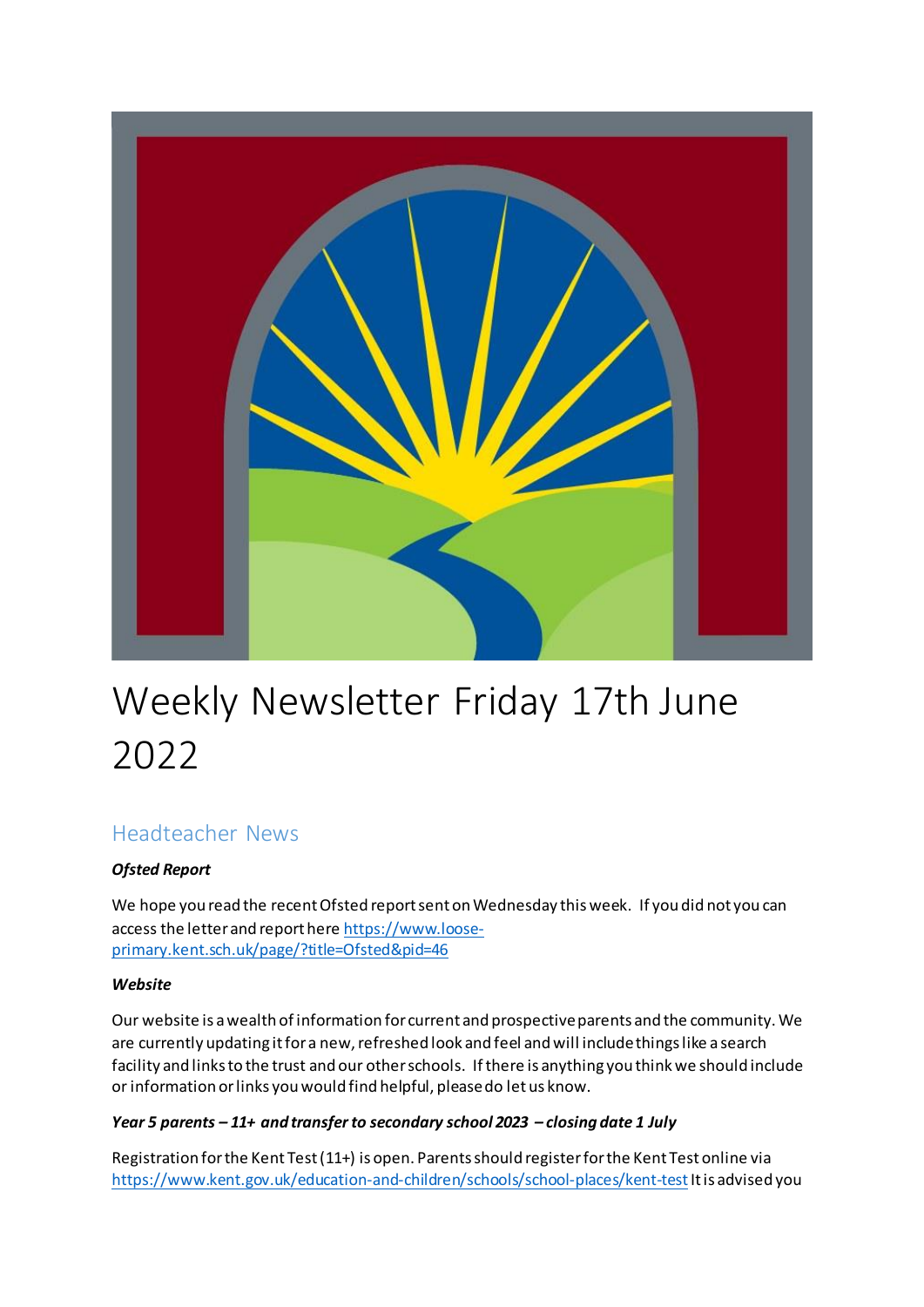register online and then you will receive your child's assessment decision via email. Should you wish your child to sit the test, once you have applied, the same log in will be used to apply for a school place by adding your preferences to the information you have already given regarding your child.

If you wish to discuss the Kent Test please do make an appointment to speak with Mrs Holman or a member of the Y6 team. Secondary School application information will be sent in September 2022.

#### *School Uniform*

Thank you for ensuring your children look so smart at school. We have spoken to all of the children about the importance of looking smart. We consider your support important and it is very much appreciated. We would ask that all parents ensure that children come to school dressed appropriately, without nail varnish and with only plain stud earrings and watches for jewellery. Please could we also remind you that children should not come to school wearing trainers or boots or with large bows in their hair, small hair accessories in school colours are fine.

#### *Partnership with Parents*

As you know we are very keen to work closely with you all to ensure that your children are well supported and happy in school. There will inevitably be times when issues arise and from time to time parents will have genuine concerns about things that happen in school. It is vital that you feel comfortable in contacting the school at these times so that we can help and work together to resolve any issues quickly. Please do speak with your child's class teacher in the first instance and if your concerns remain, please make an appointment to meet with Mrs Dutch (our Families and Community Leader) or a leader in school to discuss the matter further. We are only able to deal with matters if we are aware and I can assure you that we are always as determined as you to resolve issues swiftly so that your children remain happy and settled in school. Thank you for your cooperation.

#### *New Year R Parents Evening*

We would like to remind parents that if you have a child starting in Year R in September there is an open evening for parents next Wednesday 22 June from 6.30pm until 7.45pm. We look forward to welcoming you.

#### *Sports Day*

We are all looking forward to Sports Day on Thursday 30 June. Classes are starting to try out some of the activities they will be participating in, ready for the big day. This year we welcome you to join us for the day. Keep those fingers crossed for good weather. Please make sure your child has their full PE kit in school on this day.

#### *Governor Monitoring*

We enjoyed our final governor monitoring sessions today in school. It was wonderful to share the amazing things going on in school and spend the day considering school improvement areas with leaders

Have a lovely weekend

Sarah Holman and the team at Loose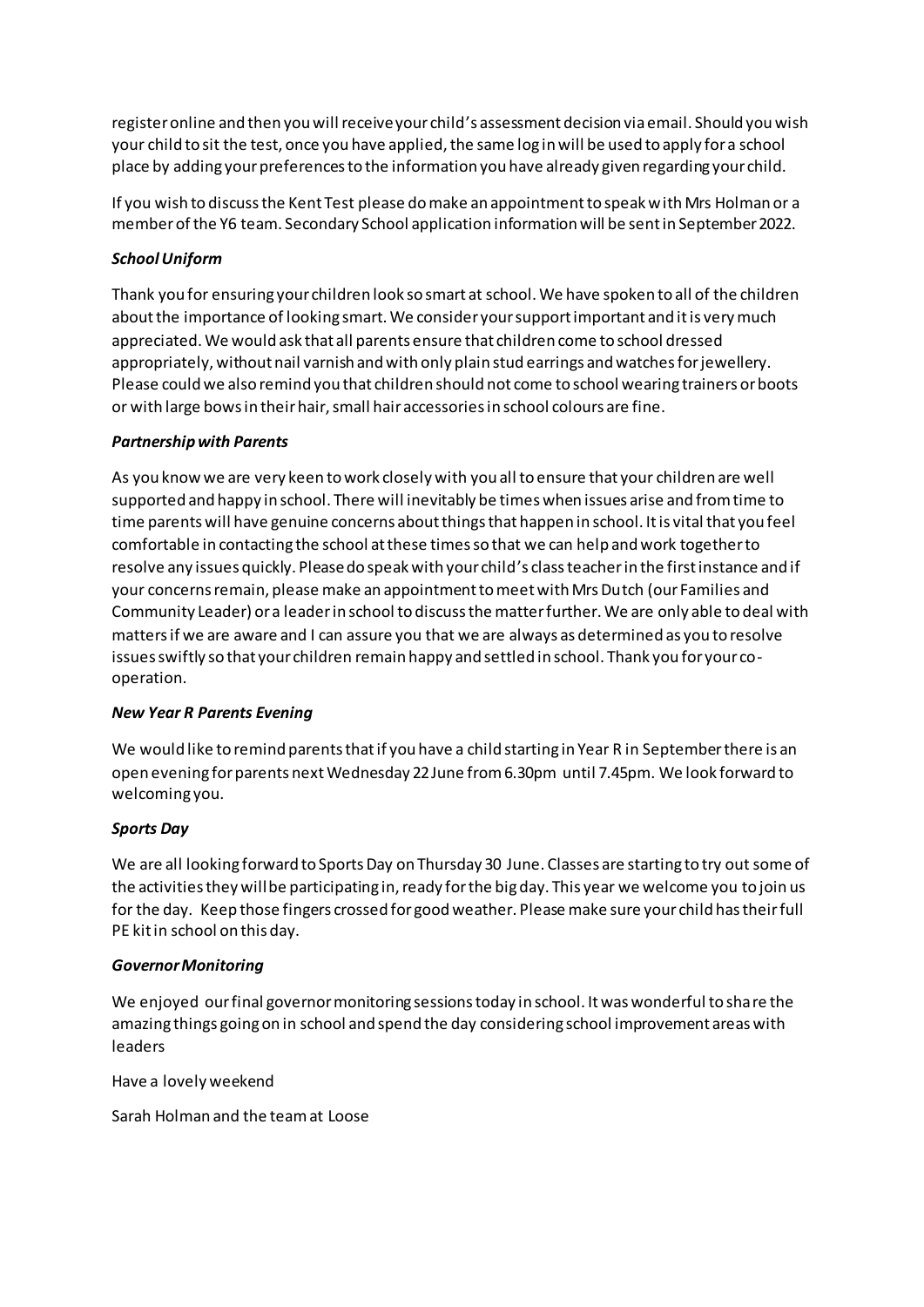

# Assistant Headteacher News

Mr Hogwood here this week. What a wonderful week of lovely weather we have had at school. It has been great to see the children playing on our extensive grounds, we are very lucky to have so much space!

Our wellbeing monster was Cloom, who shared with the children that thoughts aren't facts. Cloom shared that you can have many different thoughts about a situation and that these thoughts can be different depending on your mood. We had some time to reflect upon our thoughts and begin to understand the difference between facts and opinions and how thoughts can be changed.

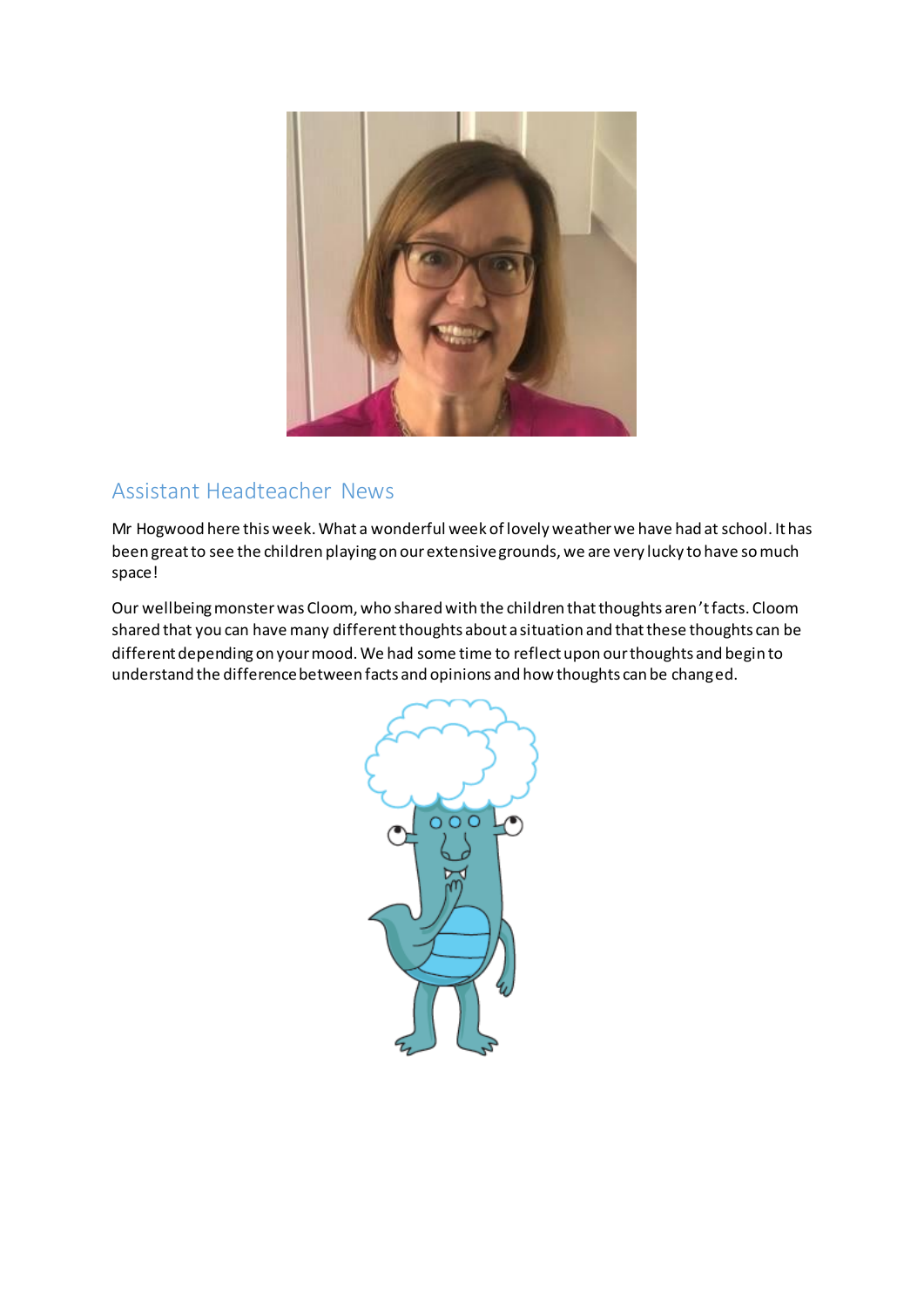

# Sports Day - 30th June

Sports Day will be on Thursday 30th June, weather permitting.

The KS2 classes (Years 3-6) will take place in the MORNING 9.05am-11.30/11.45am

The KS1 classes (Years R-2) will take place in the AFTERNOON 1.30pm-3.20pm - please enter via Lancet Lane

Sports day will run differently to previous years, this year children will be in house groups with their siblings within their Key Stage groups. More information will follow nearer the time. The school will keep in touch with parents by text message if the weather is changeable so please do not call the office.



# Job Vacancy - Caretaker

We are currently recruiting for a Caretaker post. Please see link below to Kent Teach advert if of interest to anyone.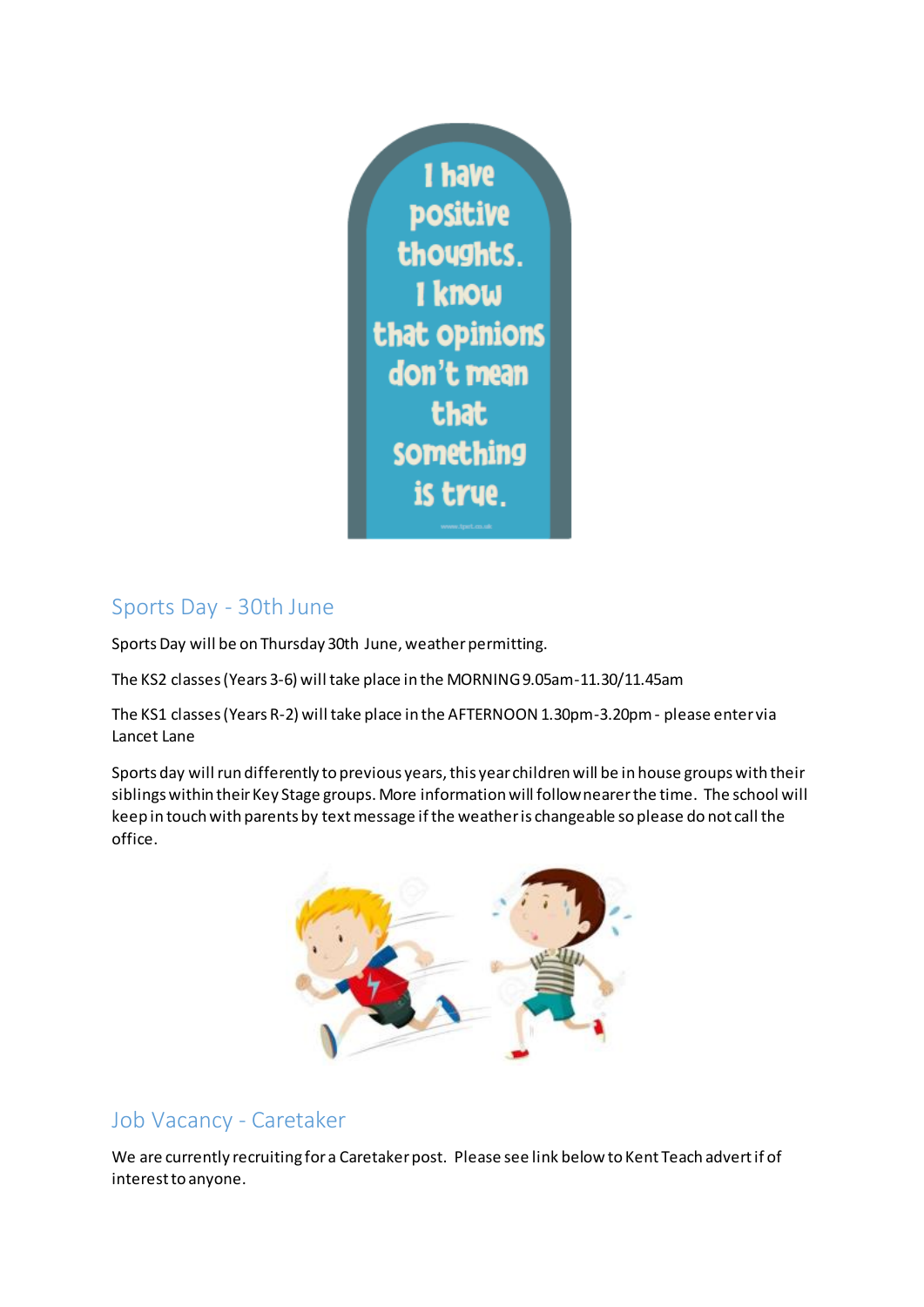#### [Click here](https://www.kent-teach.com/Recruitment/Vacancy/VacancyDetails.aspx?VacancyId=103689)

### Diary Dates

#### *Term 6*

- 20 & 21 Jun Year R-2 Perform Drama workshops
- 21-24 Jun Year 6 residential trip to Wildchild
- 21 Jun Coral Class Assembly 9am Orchard Hall parents invited
- 22 Jun New Year R Parents Evening 6.30-7.45pm
- 23 Jun PTA Pop Up Uniform Shop more info to follow
- 28 Jun Jade Class Assembly 9am Orchard Hall parents invited
- 29 Jun Year 2 trip to Wingham Wildlife Centre
- 30 Jun Sports Day (11th July Reserve Date)
- 04 Jul PTA 'Headteacher for the day'
- 04 Jul Year 6 day out to Kent Police Open Day
- 05 Jul Amber Class Assembly 9am Orchard Hall parents invited
- 05 Jul PTA 'Deputy Headteacher for the day'
- 05 Jul Year 5 Trip to Kew Gardens
- 07Jul Year R-Year 5 'Meet the Teacher' sessions
- 08 Jul PTA 'Assistant Headteacher for the Day' (Mr Farley)
- 08 Jul Parent Council Meeting 2.30-3.15pm School Staff Room
- 11 Jul End of Year Reports home to parents
- 11 Jul Reserve Sports Day
- 12 Jul Year 6 production to parents Orchard Hall 2 pm & 7pm
- 13 Jul Year 6 production to parents Orchard Hall 2pm & 7pm
- 14 Jul Andy Davis guitar group performance
- 14 Jul PTA meeting
- 15 Jul Non school uniform day more info to follow
- 15 Jul Open Afternoon from 2pm (children can be signed out from 2pm)
- 18 Jul Year 6 Fun Day
- 19 Jul PTA 'Assistant Headteacher for the day' (Mr Hogwood)
- 19 Jul Year 6 & Year R Buddy Picnic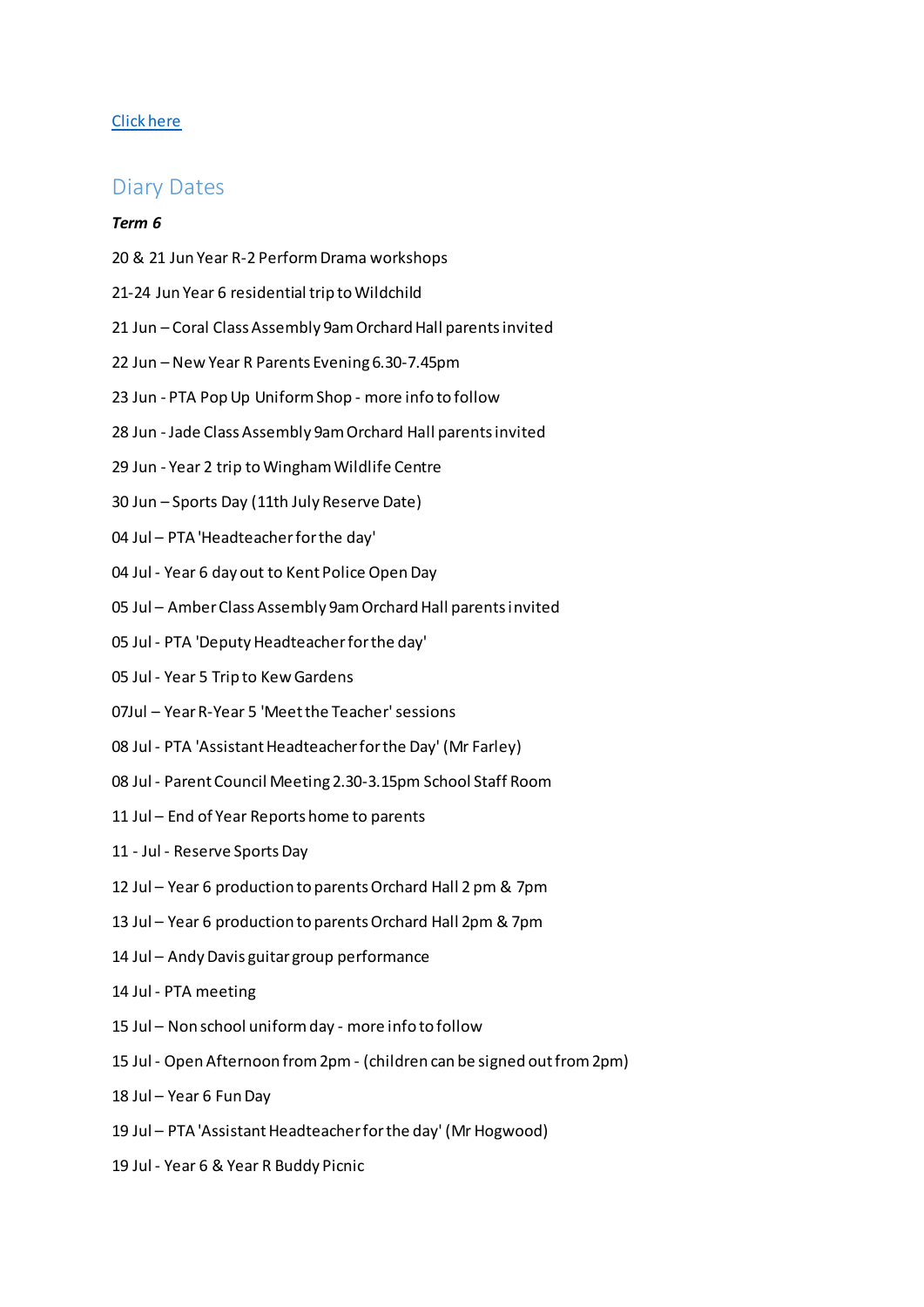- 20 Jul Year 6 Leavers' Lunch & Party
- 21 Jul Year 6 Leaver's Assembly parents invited
- 21 Jul Last day of term



## House Points

The house points for this week are as follows:-

1st - Donaldson

2nd - Curie

3rd - Parks

4th - Attenborough

*Well done to Donaldson!*

## Kent Together

Kent Together is here to help you to find the support that's right for you. Find your way through to the advice and support available, visit[: kent.gov.uk/kenttogether](https://t.co/sfJcyYpkRA) or call on 03000 41 92 92 and we can help direct you to a service that can help[. pic.twitter.com/ikMeurSP1z](https://t.co/ikMeurSP1z)

## Learner of the Week

Pearl - Edison M Opal - Eloise C Crystal - Beatrix B Tanzanite - Henry K Aquamarine - Blakely R Turquoise -Violet W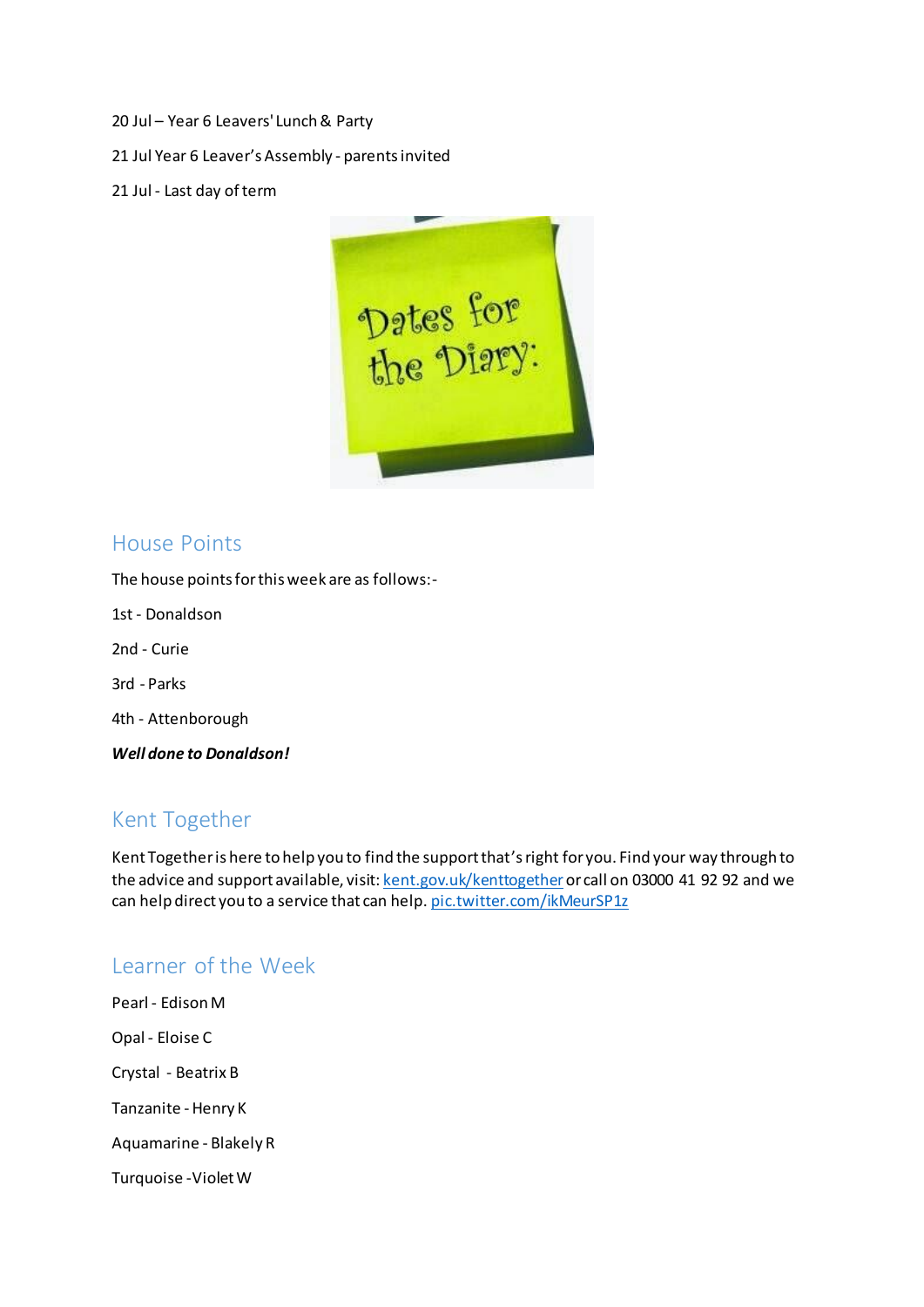Coral -Thomas N & Thomas L Amber - Charlie W & Adam A Jade - Max P Emerald - Matilda W Onyx - Mitchell B Ruby - Julia J Topaz - Ethan S & Manha S Amethyst - Cameron N Peridot - Finley G & Joshua G Zultanite -Glory A Quartz - Betty K & Megan S



## PTA Events & Dates

#### **Donuts for Dads and Lads**

TODAY ....Friday 17th June

Individual Krispy Kreme donuts available to purchase for £1 each, after school on the playground.

Once they're gone, they're gone!

#### **Loose Primary School Running Club**

Community run next date - Sunday 19th June 2022, £1 to join in, 5km distance but can go longer or shorter! All abilities welcome. Meet at the Anglesey Avenue bus stop, 8am or 9am outside school.

#### **Pop Up Uniform Shop**